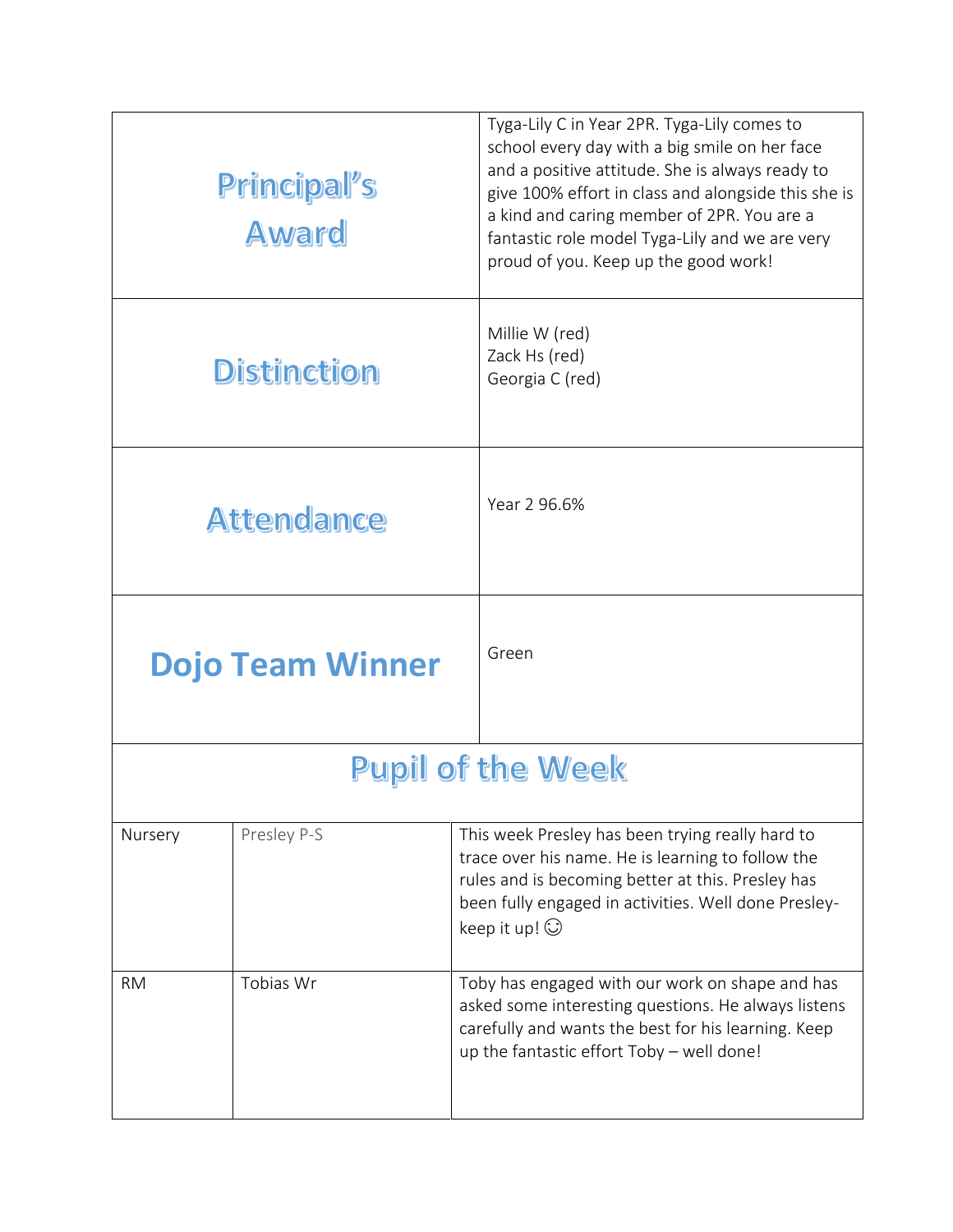| <b>RC</b> | Wraith B   | Wraith has worked incredibly hard on his letter<br>formation and pencil grip. We are also proud of how<br>resilient you have been in learning to write your<br>own name! Fantastic work Wraith - keep it up!                                                                                      |
|-----------|------------|---------------------------------------------------------------------------------------------------------------------------------------------------------------------------------------------------------------------------------------------------------------------------------------------------|
| 1F        | Mason S    | Mason is an incredibly hard-working member of 1F.<br>He puts in maximum effort in all his work, and it<br>does not go unnoticed. Mason is a great role model<br>for his peers, and I am so impressed with him. Keep<br>shining Mason!                                                             |
| 1B        | Jamie-Jo J | Jamie-Jo has been working really hard this week<br>when writing a story. She has been concentrating on<br>her spellings, ensuring she remembers to 'Fred talk'<br>all of her words accurately. Your hard work has not<br>gone unnoticed, keep it up!                                              |
| 2T        | Bobby S    | Bobby has blown me away with his writing this week<br>in all subjects. He has shown great determination<br>and focus, keep up the great work B                                                                                                                                                    |
| 2PR       | Isla S     | Isla is working really hard, especially with her writing<br>and maths. She is reading through her writing<br>thoroughly and making improvements where<br>needed. She is listening well to instructions in maths<br>and is becoming a more confident mathematician!<br>Keep up the good work Isla. |
| 3S        | Ellina S   | Ellina is a fantastic example to others in our class.<br>She always tries her best and is always ready to<br>challenge herself. Ellina is a good friend to others<br>and is always willing to help. Thank you Ellina and<br>keep up your hard work!                                               |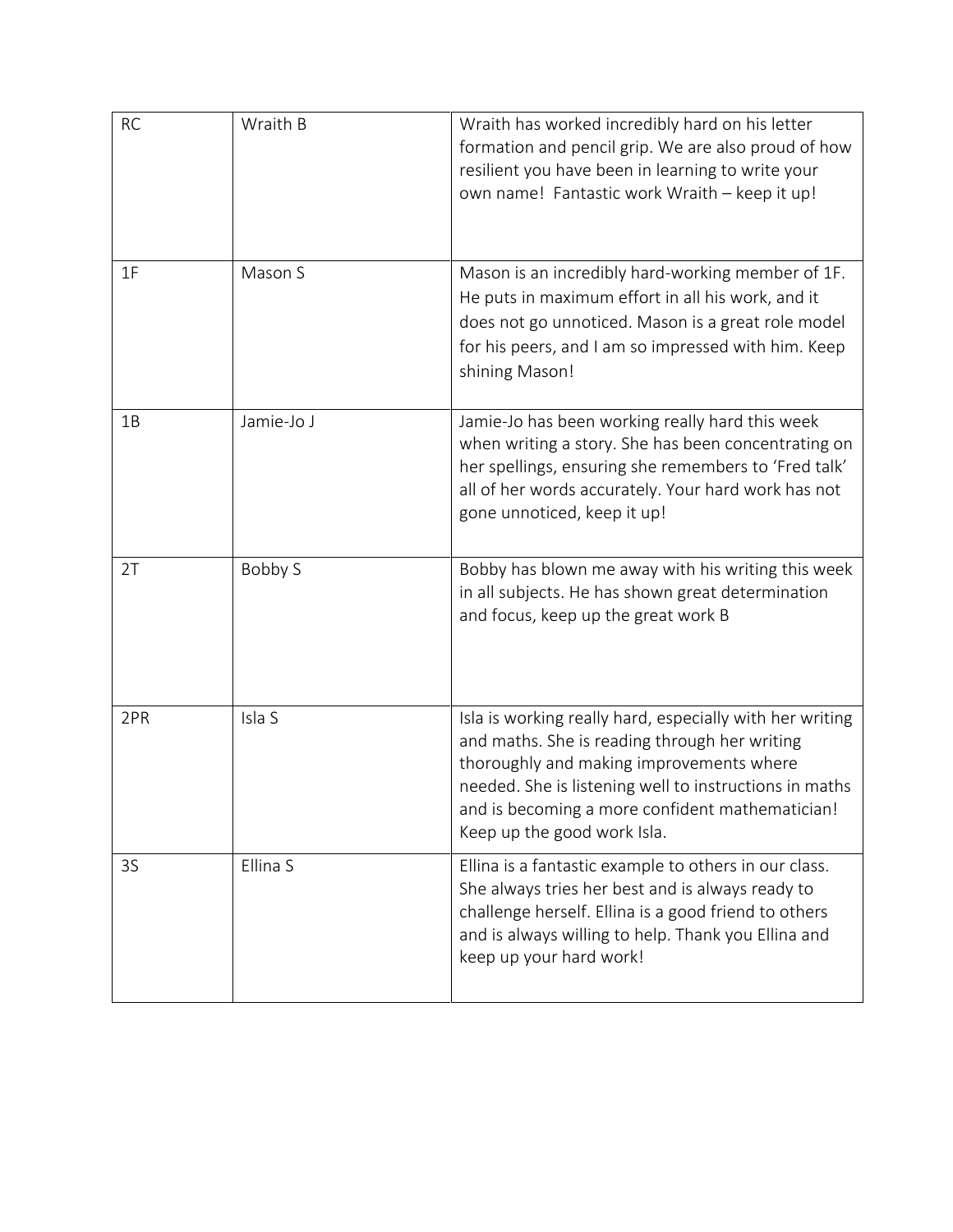| 3F                                                                                                                                                                                                                                                                | Toni-Ann S | Toni-Ann has been working really hard to improve<br>her choices during break and lunch times. She is<br>showing us how she can be a good friend and role<br>model during these times. We are very pleased to<br>see this change, keep it up Toni-Ann!                                                           |  |  |  |
|-------------------------------------------------------------------------------------------------------------------------------------------------------------------------------------------------------------------------------------------------------------------|------------|-----------------------------------------------------------------------------------------------------------------------------------------------------------------------------------------------------------------------------------------------------------------------------------------------------------------|--|--|--|
| Reader of the week: Joshua C for reading almost 50,000 words on Reading Plus!                                                                                                                                                                                     |            |                                                                                                                                                                                                                                                                                                                 |  |  |  |
| 4R                                                                                                                                                                                                                                                                | Kyrah B    | Kyrah's independence has heightened recently as<br>she becomes stronger in her learning. She has<br>impressed me by actively asking for trickier maths<br>learning to improve her arithmetic! Kyrah's<br>enthusiasm for drama, music and the wider<br>curriculum is lovely to see. Keep working hard,<br>Kyrah. |  |  |  |
| 4A                                                                                                                                                                                                                                                                | Maksim G   | Maks has had an excellent couple of weeks. His<br>learning behaviours have improved in class and he is<br>making excellent choices outside of the classroom<br>too. Keep up this hard work, Maks. Well done!                                                                                                    |  |  |  |
| Reader of the week:<br>Jamie McK<br>Jamie's confidence when reading aloud in class is flourishing beautifully. Her ability to use her<br>reading to help her make predictions about a text and answer retrieval questions in Guided<br>Reading is highly evident. |            |                                                                                                                                                                                                                                                                                                                 |  |  |  |
| 5T                                                                                                                                                                                                                                                                | Ayden D    | Ayden has shown a great improvement in his<br>behaviour in class this last week. He has been more<br>focused on his class work, has been kind to others in<br>and out of class and setting a good example for<br>others. Keep it up, Ayden!                                                                     |  |  |  |